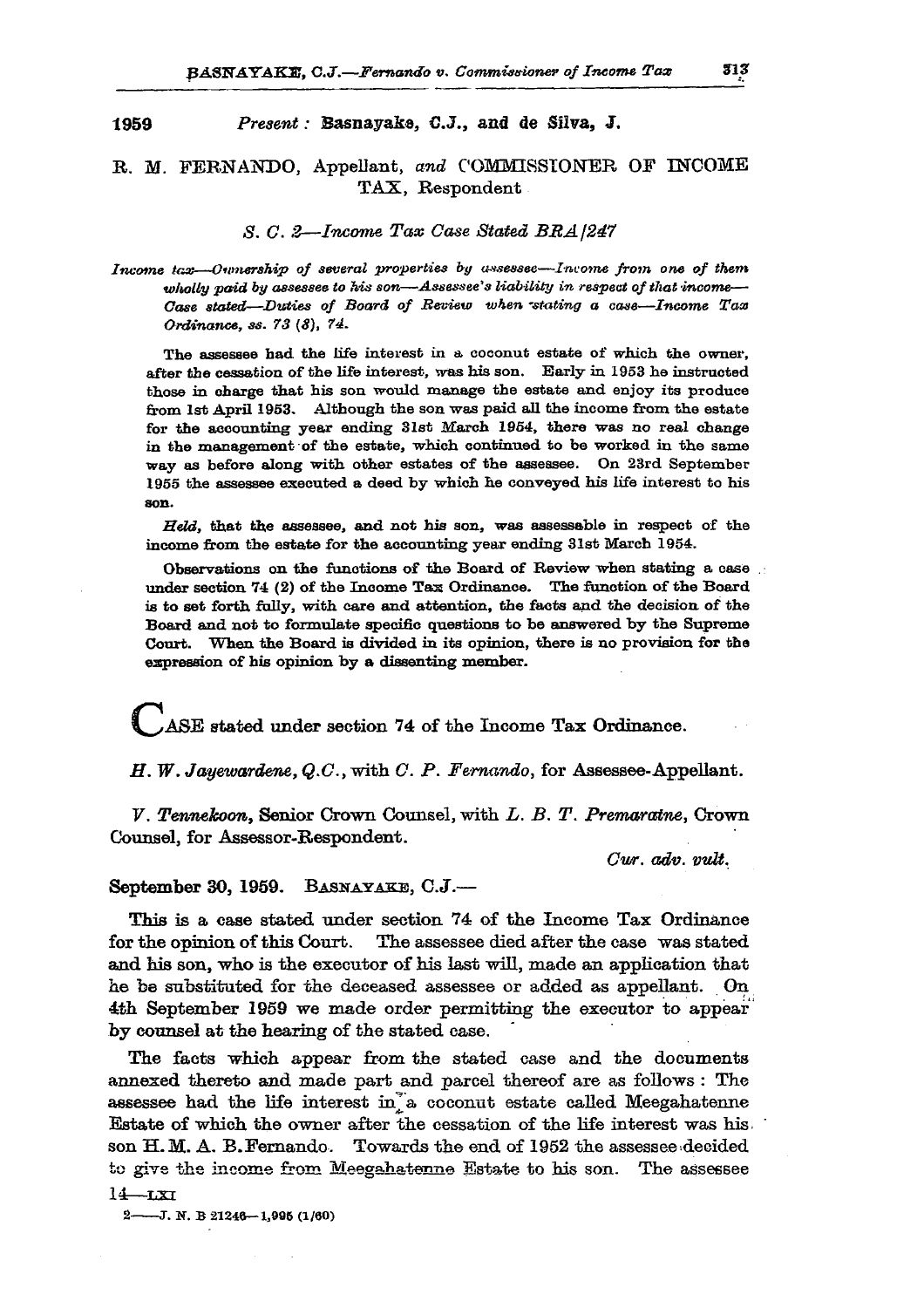## 314 BASNAYAKE, C.J.—*Mernando v. Commissicv^i' of Income Tax*

**took him** to **the** estate, **which was managed** by the **assessee. early** in **1953** and instructed those in charge that his son would manage the estate and enjoy its produce with effect from 1st April 1953. The estate continued to be worked in the same way as before along with other estates of the assessee. The produce was sold as before to the same buyers who made their paymenus to the assessee and the accounts **were kept by the assessee** in **his books.** He **paid the bills for goods purchased** on **account of the estate. In** the **relevant** year , **from time to time he paid the profits** to his **son** by **cheque as well as** by **bank draft when his son went abroad.** 

The Board has found that there was on the facts before them no real **change** in **the management** of the **estate although the assessee's son**  visited the estate. There is no evidence, nor is there any finding by the **Board, as** to **the nature** of **the activities** of **the assessee's son in respect** of **the direction and control** of **the estate.** It **would appear from the proceedings before the Commissioner of Income Tax which are made a part** of **the case stated** that **the assessee**'s **son was for a part** of **the relevant period** in **England.** 

The assessor assessed the profits from Meegahatenne at Rs. 19,516 for **the accounting year ending 31st March 1954 and included them** in **the assessable income** of **the appellant for** the **year** of **assessment 1954-55.** 

**The appellant appealed** to **the Commissioner** of **Income Tax against**  the assessment on the ground that he had in fact paid the income to his son **and that** it **should** be **assessed** on **the son. The Commissioner held that the income** of **Meegahatenne Estate must** be **assessed** on **the assessee for the year** of **assessment 1954-55, the payments made by the assessee**  to **his son being regarded as gifts or voluntary allowances made by the father to the son and as such not allowable as a deduction from the income** of **the father. On 23rd September 1955 the assessee executed a deed by which** he **conveyed his life interest** to **his son. The assessee has not been assessed** in **respect of the income received from Meegahatenne Estate after that date.** 

**The only question that arises for decision** on **the facts appearing** in **the stated case** is **whether the profits from Meegahatenne Estate amounting**  to Rs. **19,518 for the accounting year ending 31st March 1S54 have been correctly included in the assessable income of the assessee for the year** of **assessment 1954-55. There can** be **only one answer** to **that question and that** is **that the assessee was assessable in respect of that income.** We accordingly confirm the assessment.

**Before** we **part with this case** we **wish** to **make** a **few observations about the stated ease itself. As an aid** to **the better appreciation of our observations the case** 3tated is **reproduced.below :** 

## *" Case Stated*

**For the opinion of** the **Honourable the Supreme Court under** the **provisions of Section** 74 **of** the **laeome** Tax **Ordinance Chap. 188 upon** the **application** of **R. M. Fernando.** 

**Appellant.**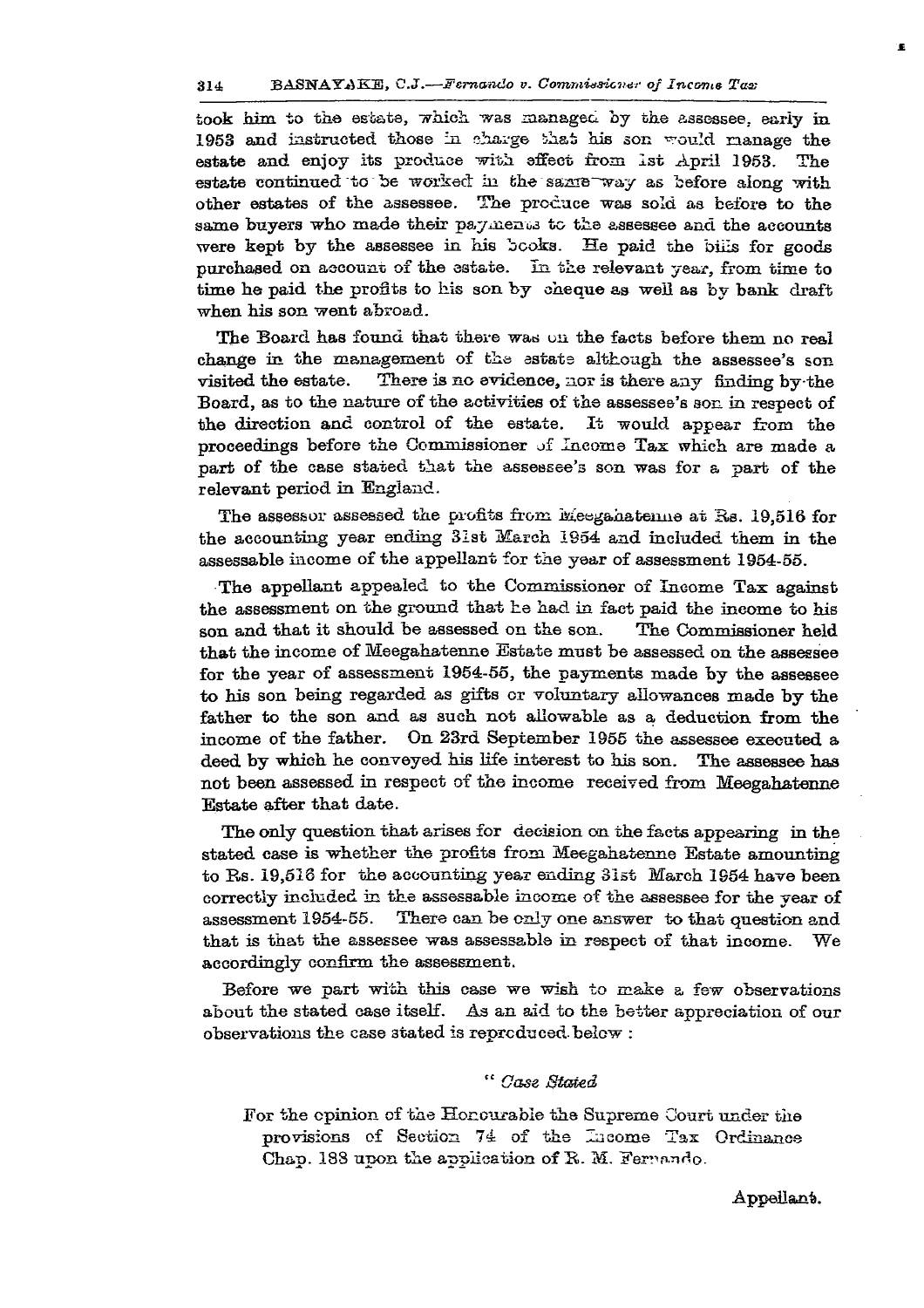**The fa.-'ts are** *as* **fcllp-s :—** 

- **1. The appellant ajsessee** *tt&b* **the lawful owner ~f she usufruct over f.n estate 'ailed Mee&f&hstenna** *\*?z&* **owviership of which**  was vested in the appelent's son H. M. A. D. Fernando. The Assessee was in possession of the estate at any rate till **31st March,**
- 2. Towards she sad of 1952 the appellant appears to have decided to give his son the neome from the estate. He took the son **to the estate ssrlv in 1952 and instructed the Superintendent and Visiting Agent that the sen would manage and enjoy the estate as from 1st April 1S52. Thereafter the sen has managed the estate and enjcysd the income.**
- **S. There was nc real, change in the management of the estate. The produce was sold as befcre and the accounts of the estate were in the appellant's books. The appellant made payments from time to time tc his sen and these payments were debited to an account opened for the son in the appellant's books. The net profits of the year were credited to this account.**
- **4. The Assessor assessed the profits from Meegahatenne Estate at Ss. 19,518 for the accounting year ended 31.3.54 and included it in the assessable income of the appellant for the year of assessment 1954-55.**
- **5. The appellant appealed to the Commissioner against the assessment on the ground that the appellant had in fact paid the income to his son and that it should be assessed on the son.**
- **6. The Commissioner of Income Tax heard the appeal and gave**  his decision rejecting the appeal. The Determination and **Seasons of the Commissioner are attached hereto [as part of the ease marked XI.**
- **7. The appellant thereupon appealed to the Board of Review constituted under the Income Tax Ordinance on the following grounds:—** 
	- **(1) The decision of the Conisnissioner is erroneous in point of**  law having regard to the facts placed before him.
	- **(2) The Commissionsr was wrong in holding that the pro**visions of section 52 (2) of the Income Tax Ordinance **did net apply in this esse.**
	- ( 8 ; **It is submitted that by reason of the infractions given**  by the appellant in the presence of his son in regard to the management and enjoyment of the estate with **effect from the 1st April**<sup>1953</sup> , **the appellant divested nmiseli ox tue ngJi***z* **tc rec6±~e the income of l/iie estate, so as to confer a right on the son thereto.**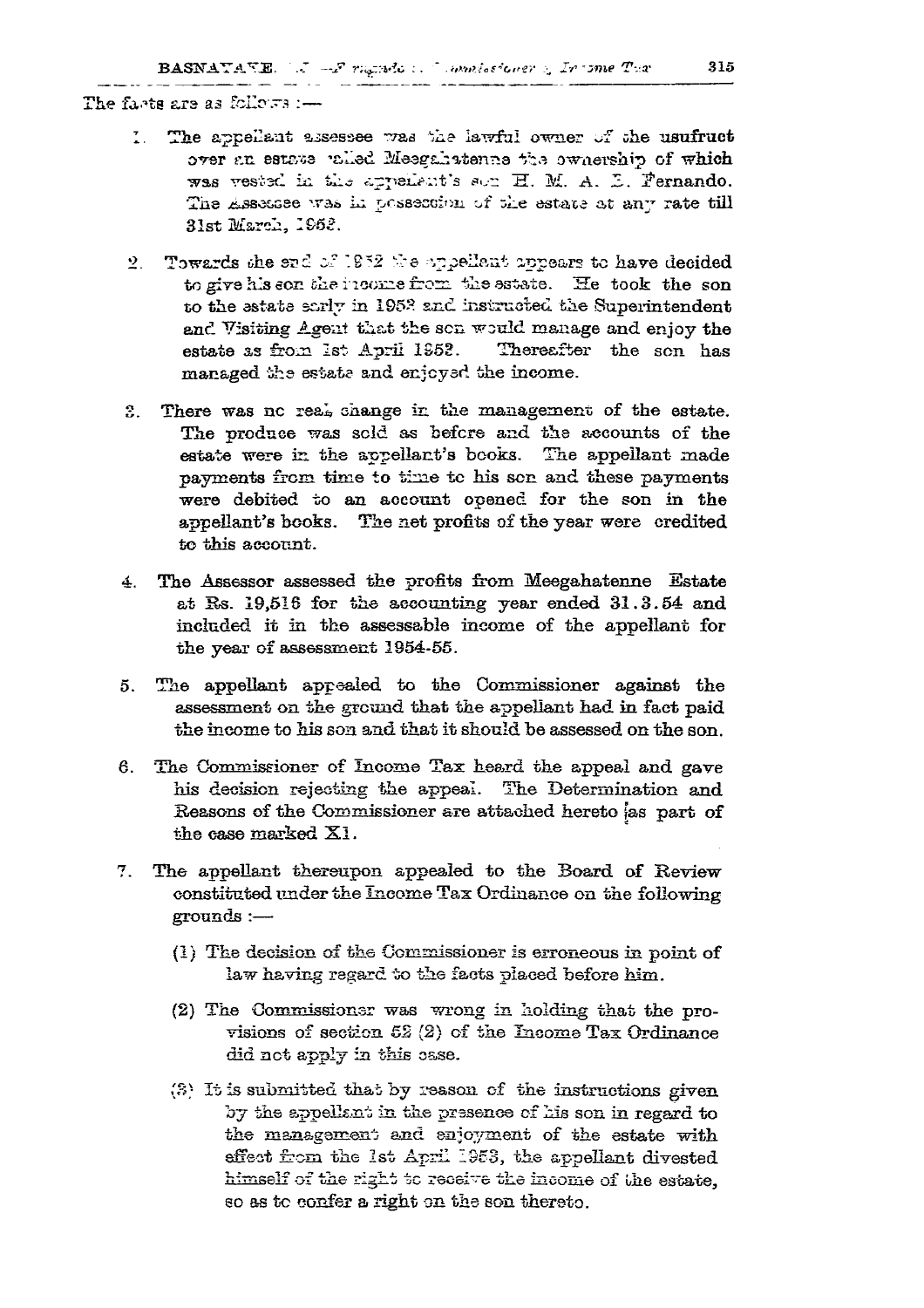- **(4) It is submitted that by reason of the aforesaid instructions, the appellant, in any event, constituted himself a trustee of the income for the benefit of his son, which**  -income, he in fact paid to his son.
	-
- **(5) The documents produced by the appellant clearly establish that the arrangement entered into between the appellant and his son was in fact given effect to. The arrangements should not therefore have been disregarded—On the production of two of the cheque counterfoils and two of the bank statements the position was accepted that the son received the entire income.**
- **(6) The Commissioner was wrong in holding that the payments by the appellant "to his son must be treated as gifts or voluntary allowances.**
- **(7) The fact that the accounts of the estate Meegahatenne continued to be kept in the same set of books as before (separate sets of books being kept for each of the estates of the appellant) does not show that the income was not his son's income.**
- **(8) The appellant did not receive this income and was therefore not liable to Tax in respect of it.**
- **8. The Counsel for the appellant at the hearing of the appeal contended inter alia as follows :—** 
	- *(a)* **That the assessee has divested himself of his right to enjoy the usufruct.**
	- **(6) That the oral disposal of the income was a valid transaction in law.**
- **9. It was urged on behalf of the Assessor inter alia as follows :—** 
	- *(a)* **That there was no alienation of the interest of the appellant and what was done was mere application of the appellant's income.**
	- *(b)* **That the promise for establishing any interest in land is of no force or avail unless it is evidenced by a notarial document.**
- **10. The Board of Review by a majority decision dismissed the appeal of the appellant. A copy of the findings of the majority of the Board and of the dissenting member are attached hereto as part of the case marked X2 and X3.**
- **11. Dissatisfied with the decision of the Board of Review, the appellant has by his letter dated 13th December 1956, marked X4, applied to the Board to have a case stated for the opinion of the Hon'ble the Supreme Court on the questions of law arising in the case and this case is stated accordingly.**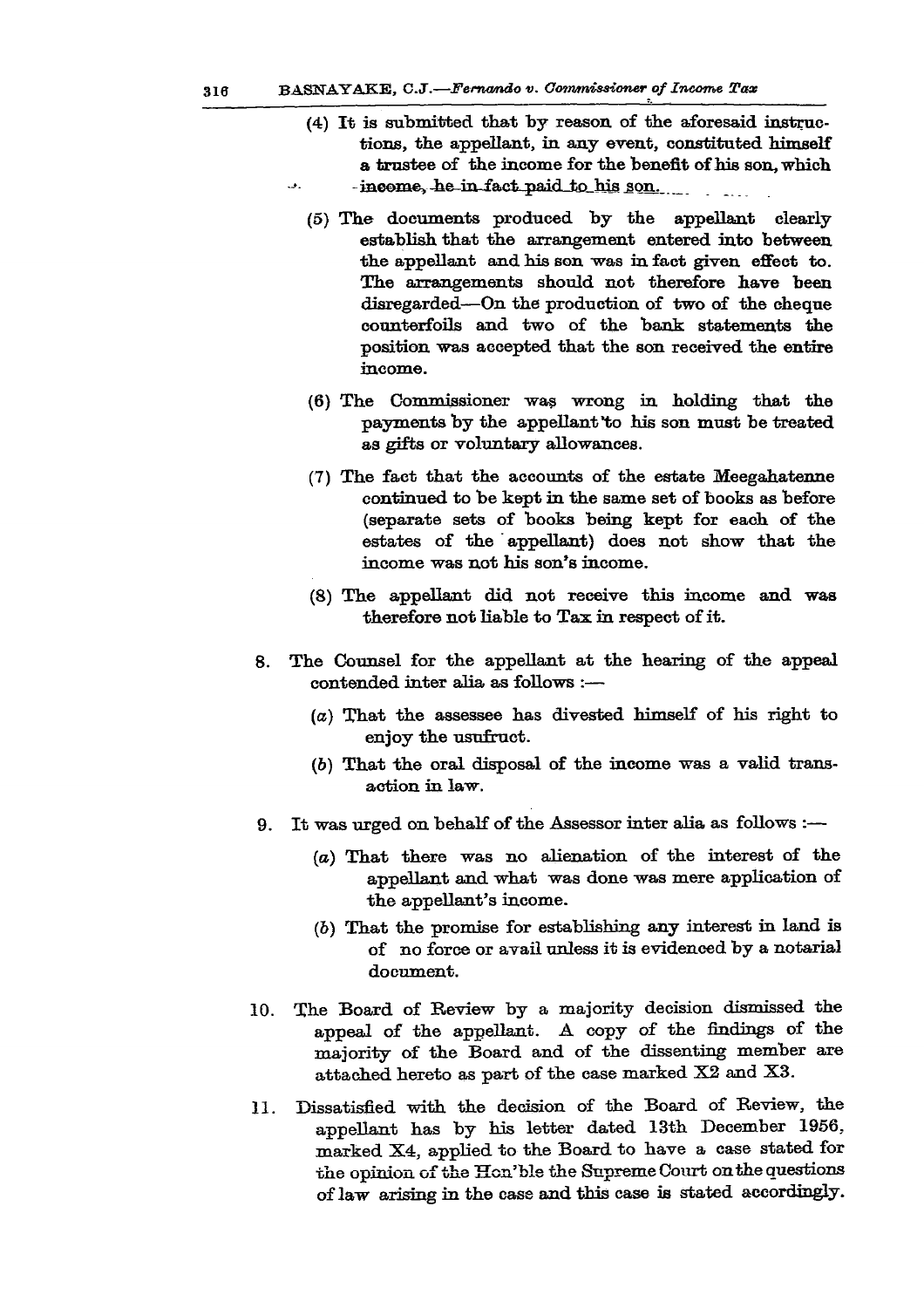- **12. The questions of law which arise in this appeal as stated by the appellant in his letter dated 13th December 1956 are as follows:—** 
	- *(a)* **The decision of the Board of Review is contrary to law and the weight of the evidence led by the appellant before the Commissioner.**
	- **(6) Whether or not the agreement entered into between the appellant and his son H. M. A. B. Fernando was a valid contract under the Roman Dutch Law and as such was enforceable in a Court of Law by the said H. M. A. B. Fernando.**
	- **(c) Even if the arrangement referred to in para (6) is unenforceable by reason of its being contrary to the provisions of Ordinance No. 7 of 1840, is the Assessor entitled to disregard the said disposition without showing that the said disposition was artificial or fictitious or was not in fact given effect to.**
	- *(d)* **Whether the income or profit accruing from the said estate, which was in fact received and enjoyed by the said H. M. A. B. Fernando, was ' income' or ' profit' which was derived by the appellant or arose or accrued to the benefit of the appellant within the meaning of Section 11 (1) of the Income Tax Ordinance (Cap. 188).**
	- **(e) Whether or not the liability to be taxed depends on the actual receipt of income or profit and not merely on the existence of possible sources of income.**
- **13. Documents Al to A7 and Rl produced before the Commissioner and XI to X4 are annexed as part of this case.**
- **14. The amount of tax in dispute is Rs. 16,588 60.**

**1. Sgd. S. J . C. Schokman**  2. R. R. Selvadurai **3.** .. 

Members of the Board of Review. **Income Tax.** 

**Colombo 1, April 30, 1957 ."** 

**The stated case does not in our view satisfy the requirements of section 74 (2) of the Income Tax Ordinance. That provision requires that the stated ease shall set forth the facts, the decision of the Board, and the amount of tax in dispute where such amount exceeds five 2 \* J. 2f. B 2124 6 (1/60)**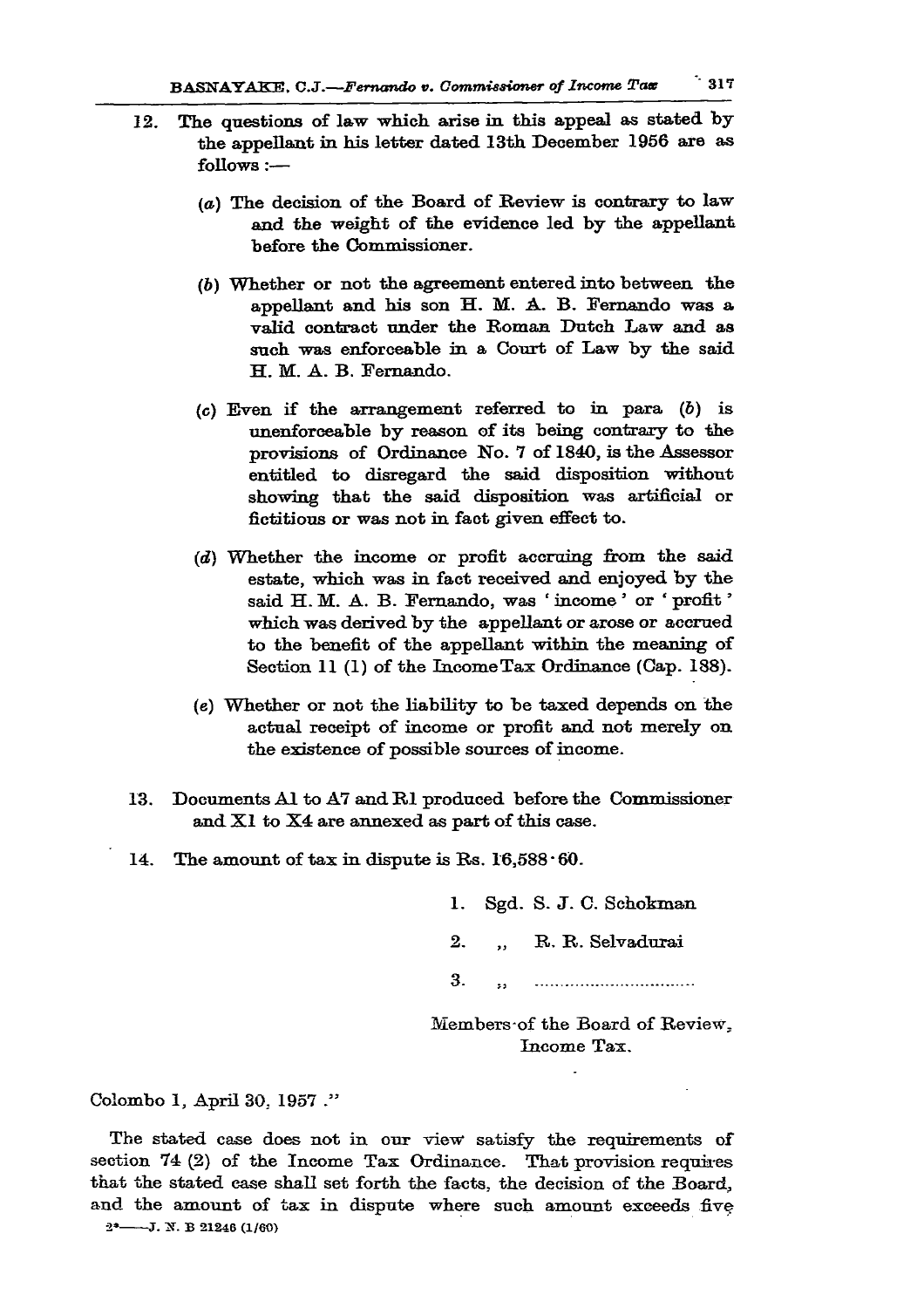**thousand rupees. In the context of section 74 (2) the expression " set forth " means to state fully in the document which is entitled the " Case Stated " and delivered to the party requiring it.** 

**"What" "the Board "has done inthe instant case is to place before this Court all the material that was placed before the Board and the Commissioner and invite it to decide a number of questions contained in the application of the assessee.** 

**No attempt has been made to set forth fully in the case stated the facts found by the Board. All the proceedings commencing with the**  proceedings before the Commissioner, with the documents that were **produced before him, have been mdiscriminately incorporated by reference and declared to be part and parcel of the stated case, and the task of ascertaining the facts from the documents annexed is left to us. The case stated has not been drafted with that care and attention that should be given to a case stated for theopinion of thisCourt. Paragraph 2 is inconsistent with paragraph 3. In the former it is stated that " thereafter the son has managed the estate and enjoyed the income." Inthe**  latter it is stated "there was no real change in the management of the **estate. The produce, was sold as before and the accounts of the estate were in the appellant's books. The appellant made payments from time to time to his son and these payments were debited to an aecount opened for the son in the appellant's books. The net profits of the year were credited to this account."** 

**The function of the Board under the statute is to state as fully as can be done in the document entitled " Case Stated " in serially numbered paragraphs in ordered sequence the facts on which arise the questions of law this Court has to decide. It is wrong to submit to this Court a whole bundle of documents, as has been done in this case, and expect it to wade through them and ascertain the facts which have found acceptance with the Board. The present practice of indiscriminately incorporating by referenca every document that has been placed before the Board should be discontinued. There should be incorporated in the stated case all the relevant facts contained in each material document quoting verbatim extracts only when it is necessary to do so. In a case where the question arising on the case is the interpretation of a document the document itself should be a part of the case. The Board must take responsibility for the statements in the case and statements such as those contained in paragraph 12 are open to serious objection. It is not for •the appellant to state the questions of law arising on a case stated. Apart from that the course adopted by the Board in repeating those questions without discrimination shows that the Board did not exert itself even to consider whether they were such as may be appropriately reproduced in the case stated. That the decision of the Board of Review is contrary to law and the weight of evidence led by the appellant before the Commissioner is not a question of law arising on the** Gase **stated for the decision of this Court and we are surprised that such a statement should have found a place in it.** 

**The Board should also not state abstract questions of law for the opinion of this Court. For instance question (o) in paragraph 12, whether or not the agreement entered into between the appellant and his son**